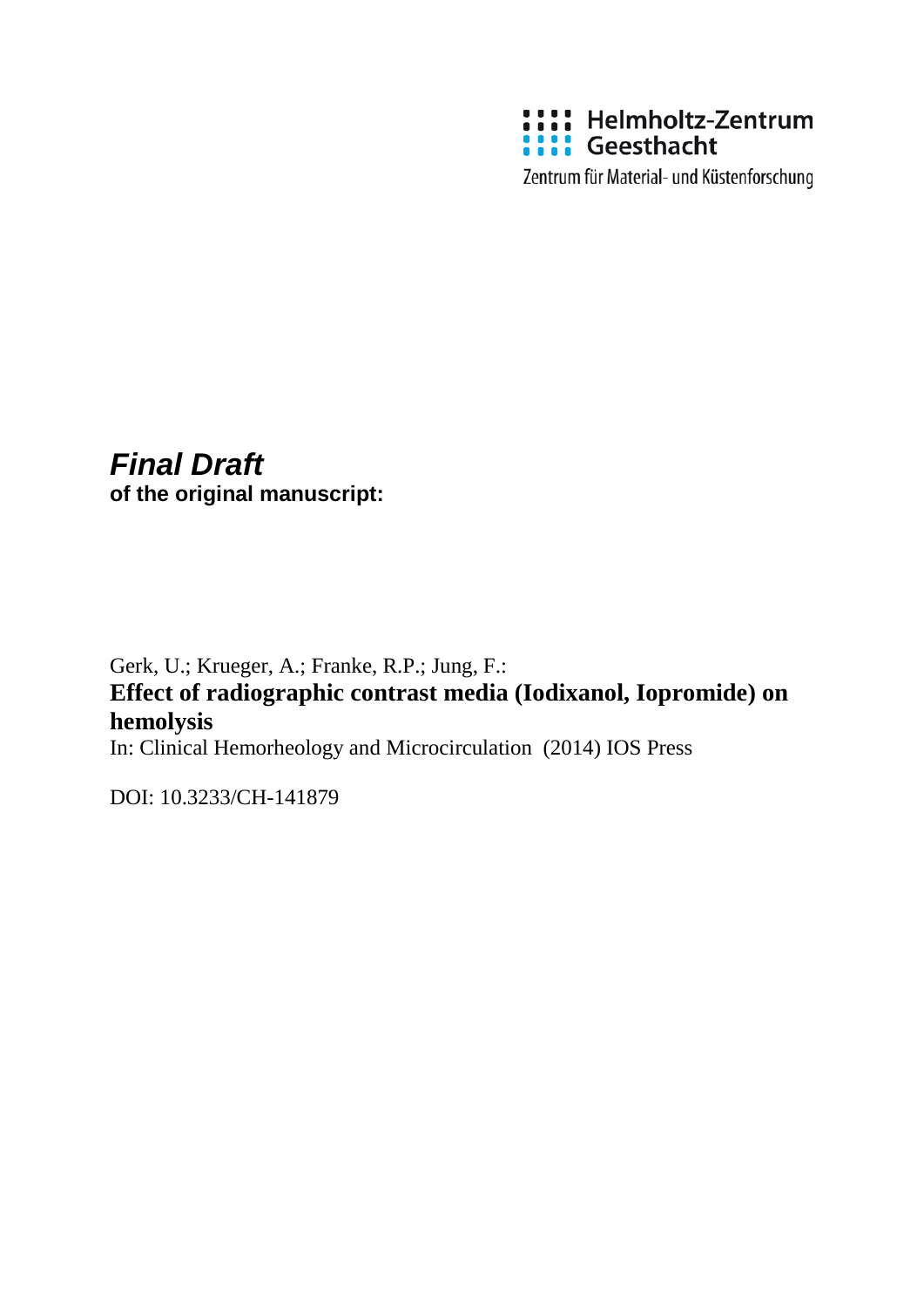## **Effect of radiographic contrast media (Iodixanol, Iopromide) on hemolysis**

U. Gerk<sup>1</sup>, A. Krüger<sup>3</sup>, R.P. Franke<sup>2</sup>, F. Jung<sup>3,\*</sup>

1: Krankenhaus Dresden-Friedrichstadt, II. Medizinische Klinik, Dresden, Germany

2: ZBMT, Department of Biomaterials, University of Ulm, Ulm, Germany 3: Institute of Biomaterial Science and Berlin-Brandenburg Centre for Regenerative Therapies, Helmholtz-Zentrum Geesthacht, Teltow, Germany

\* Corresponding author: F. Jung, Institute of Biomaterial Science and Berlin-Brandenburg Centre for Regenerative Therapies, Helmholtz-Zentrum Geesthacht, Teltow, Germany, E-mails: dihkf@saarmail.de;

Friedrich.Jung@hzg.de, Phone: +49 (0)3328 352-450, Fax: +49 (0)3328 352- 452

## **Abstract**

Radiographic contrast media can lead to drastic changes of the morphology of erythrocytes. The change of the erythrocyte morphology is associated with a decreased deformability possibly resulting from distinctions in the loss of constituents of the membrane cytoskeleton. However, it is unclear whether there is an intravascular hemolysis as a consequence of the disintegration of the erythrocyte membrane.

The results of this study showed, that free haemoglobin increased from  $16.8\pm10.0$  mg/dl to  $21.6\pm12.6$  mg/dl after Iopromide application (p=0.240), while it slightly decreased from  $20.5 \pm 10.3$  mg/dl to  $19.5 \pm 12.2$  mg/dl after Iodixanol application ( $p=0.547$ ). The slight decrease of free haemoglobin after application of Iodixanol differed significantly compared to the increase of free haemoglobin after Iopromide application  $(p<0.05)$ .

This different response is thought to give evidence to the assumption that the erythrocyte membrane integrity was compromised leading to the release of free haemoglobin as an indicator of hemolysis as well.

Key words: Radiographic contrast media, Iopromide, Iodixanol, hemolysis, free haemoglobin

## **1. Introduction**

Radiographic contrast media (RCM) exhibit great differences in their physicochemical properties [4] and can influence the morphology of erythrocytes and other blood cells to variable extent. Several studies revealed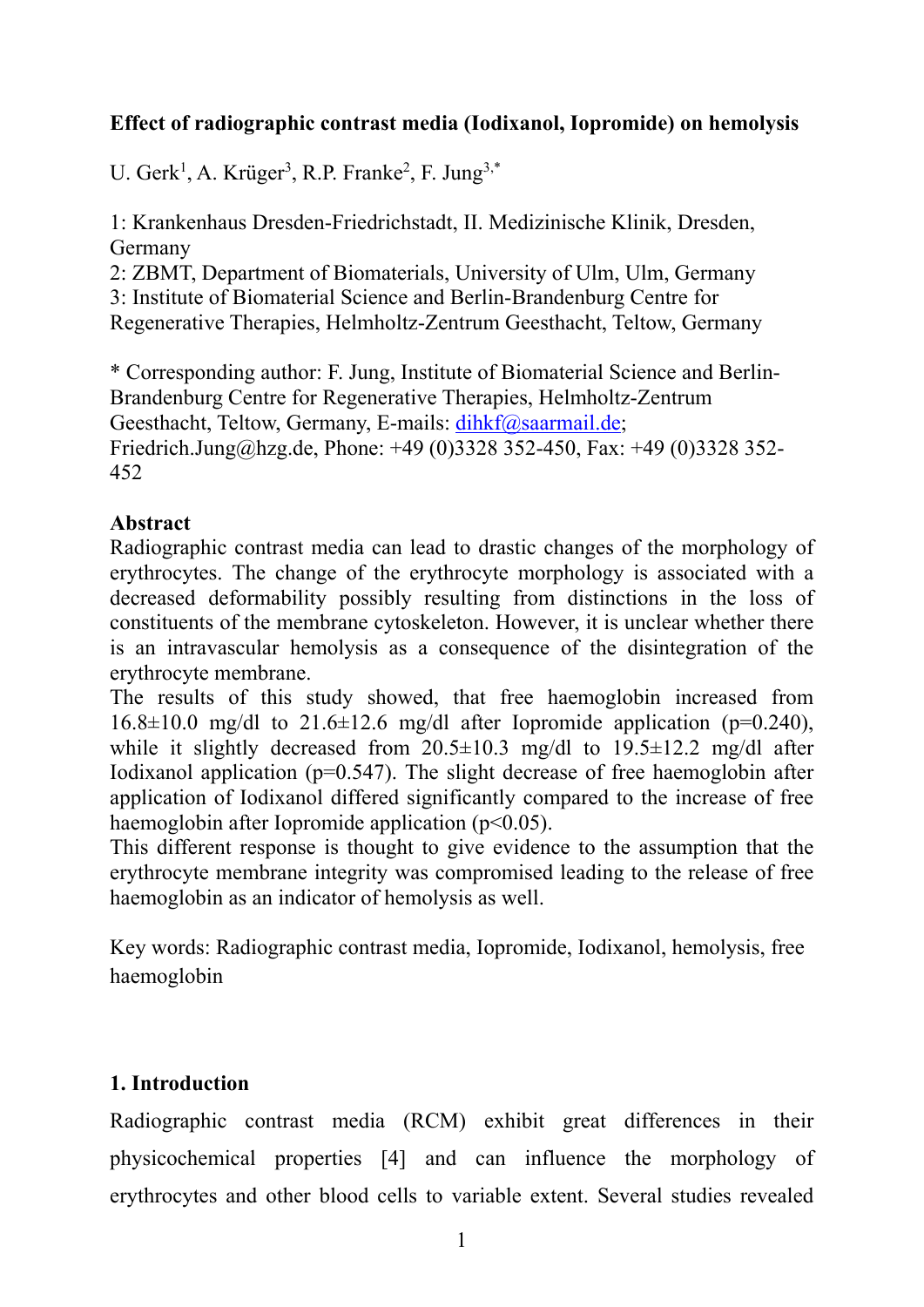enormous differences in the RCM-induced formation of echinocytes [2, 7-9, 11, 14, 15, 17, 20]. While after application of Iopromide in a concentration of 40% v/v 80.6±17.4 % of all red blood cells presented as echinocytes, after Iodixanol (also in a concentration of 40% v/v)  $24.3\pm29.6$  % echinocytes were found [8]. These differences could result from distinctions in the loss of constituents of the membrane cytoskeleton (e.g. Actin und band3), to a greater or lesser extent complete reformation of the spectrin network [6] and at a loss of binding elements needed to construe the membrane cytoskeleton and the membrane [6]. The clustering of band3, particularly, is discussed to reduce the deformability [12, 13, 16, 18], to lead to the abridgement of the lifespan and removal of erythrocytes by offering senescence signals [1].

However, it is not clear whether there is an intravascular haemolysis as a consequence of the demonstrated damage or disintegration of the red cell membrane. A direct result of haemolysis of RBCs would be the release of haemoglobin into the blood plasma leading to circulating free haemoglobin.

Therefore a study was started in order to answer the question if Iopromide 370 in comparison to Iodixanol 320 could have an influence on the release of free haemoglobin during a diagnostic coronary angiography.

#### **2. Material and Methods**

The study was performed as a part of a quality management project in the heart catheter laboratory in compliance with the Declaration of Helsinki/Somerset West [3]. The  $n = 20$  patients enrolled in each group exhibited typical cardiovascular risk profiles (see Table 1). In each group merely two patients were acute smokers. Both groups did not discriminate regarding the outlined variables.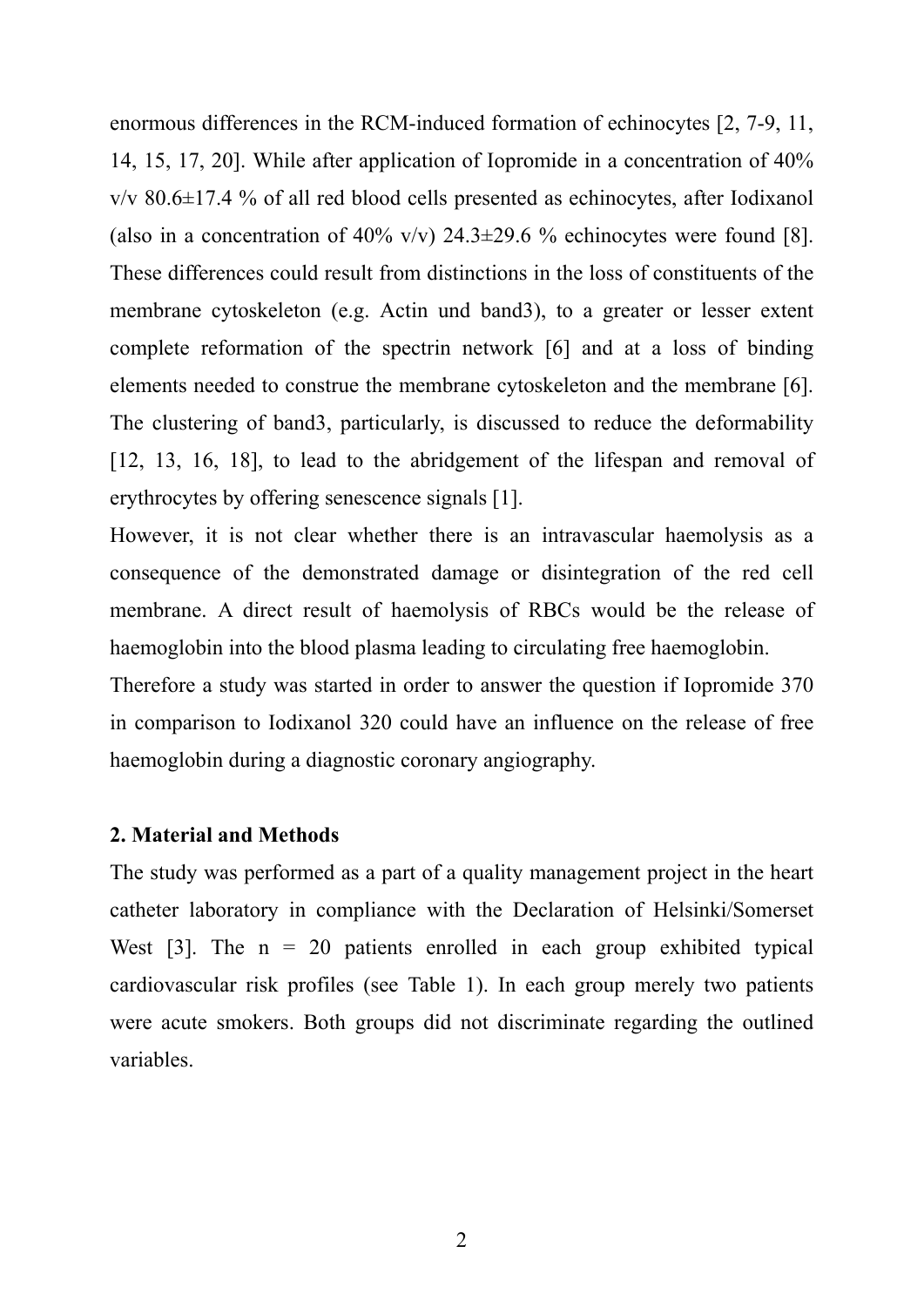| <b>RCM</b>                                  | Age<br>[years] | male CAD/<br>myocardial<br>infarction | hypertension diabetes | <b>HLP</b> |
|---------------------------------------------|----------------|---------------------------------------|-----------------------|------------|
| Iodixanol 320 $73.8 \pm 7.9$ 13<br>$(n=20)$ |                | 10/2                                  | 20                    | 15         |
| Iopromide 370 $69.6 \pm 9.7$ 14<br>$(n=20)$ |                | 13/2                                  | 18                    |            |

Table 1: Demographical and clinical data of both patient groups  $(1 - 1)$  coronary disease;  $(1 - 1)$ 

## **3. Results**

Table 2 shows that the glomerular filtration rate (GFR, calculated according to the MDRD formula [10]), the left ventricular function, the total amount of RCM applied and the concentration of free haemoglobin that did not differ in both patient groups before the coronary angiography (two-sided t-test for unpaired samples:  $p > 0.05$  each). Whereas free haemoglobin increased in direction from  $16.8\pm10.0$  mg/dl to  $21.6\pm12.6$  mg/dl after Iopromide application (p=0.240), it decreased from 20.5±10.3 mg/dl to 19.5±12.2 mg/dl after Iodixanol application (p=0.547). The decrease of free haemoglobin after application of Iodixanol has shown significant differences concerning the increase of free haemoglobin after Iopromide application (two-sided t-test for unpaired samples:  $p<0.05$ ).

Table 2: Glomerular filtration rate (GFR), left ventricular function (LVEF), total amount of RCM applied (RCM volume) and the concentration of free haemoglobin (fHb) before and after coronary angiography in patients suspected to suffer from coronary artery disease

| <b>RCM</b>                    | <b>GFR</b><br>[m]/min] | <b>LVEF</b><br>$\lceil \% \rceil$ | <b>RCM-volume</b><br>[ml] | fHb $[mg/d]$<br>before Angio after Angio |                                 |
|-------------------------------|------------------------|-----------------------------------|---------------------------|------------------------------------------|---------------------------------|
|                               |                        |                                   |                           |                                          |                                 |
| <i>I</i> odixanol<br>$(n=20)$ |                        | $56.5\pm 6.7$ $47.5\pm 13.8$      | $104.9 \pm 9.5$           |                                          | $20.5 \pm 10.3$ $19.5 \pm 12.2$ |
|                               |                        |                                   |                           |                                          |                                 |
| Iopromid<br>$(n=20)$          |                        | $59.8 \pm 1.7$ $50.7 \pm 19.0$    | $102.4 \pm 7.2$           |                                          | $16.8 \pm 10.0$ $21.6 \pm 12.6$ |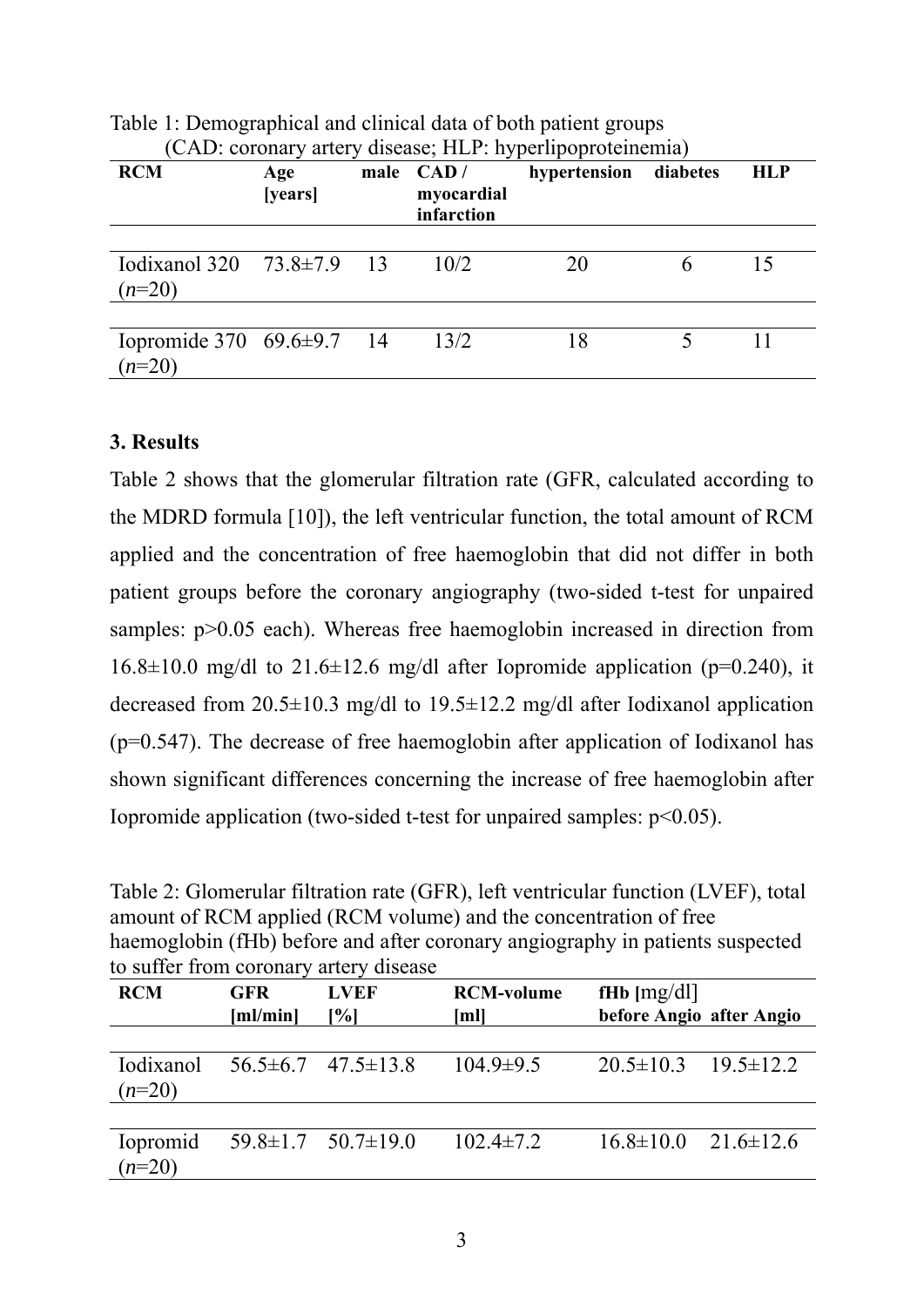#### **4. Discussion**

The results clearly demonstrate that the examined RCM influences the erythrocyte membrane in a different way and even can influence the erythrocyte integrity. After Iopromide application an intravascular increase of free haemoglobin happened in spite of the increase in blood volume due to a shift of interstitial fluid into the vasculature caused by the hyperosmolality of Iopromide (770 mOsmol/(kg H<sub>2</sub>O)). This probably led to a certain dilution of free haemoglobin and to lower values of free haemoglobin concentration, consequently. The intravascular application of hyperosmolar RCM after a prior hydration therapy always carries the risk of an acute hypervolume load for patients suffering from heart insufficiency and from a reduction of kidney function and of RCM molecule elimination [19].

Iodixanol is isoosmolar and Iodixanol application leaves the intravascular blood volume practically unaltered. The slight decrease of free haemoglobin after Iodixanol application is thought to be a consequence of the infusion of electrolyte solution (and is in the range of the measuring precision). Equivalent volumes of electrolyte solutions accompanied the application of Iopromide as well as of Iodixanol. One patient in each of both groups (both suffered from diabetes mellitus and from reduced kidney function) received 1 l of electrolyte solutions also before coronary angiography.

An examination in vitro on the influence of RCM on human erythrocytes has worked out that the application of Iopromide induced a loss of actin and band3 to the extracellular space – assumed to be due to a loss in erythrocyte membrane integrity – and accompanied by a complete reorganization of cytoskeletal actin and the reformation of the spectrin network of the erythrocytic membrane cytoskeleton [5, 6].

After Iodixanol application to patients the concentration of free haemoglobin did not change at all. In contrast, after application of Iopromide a significant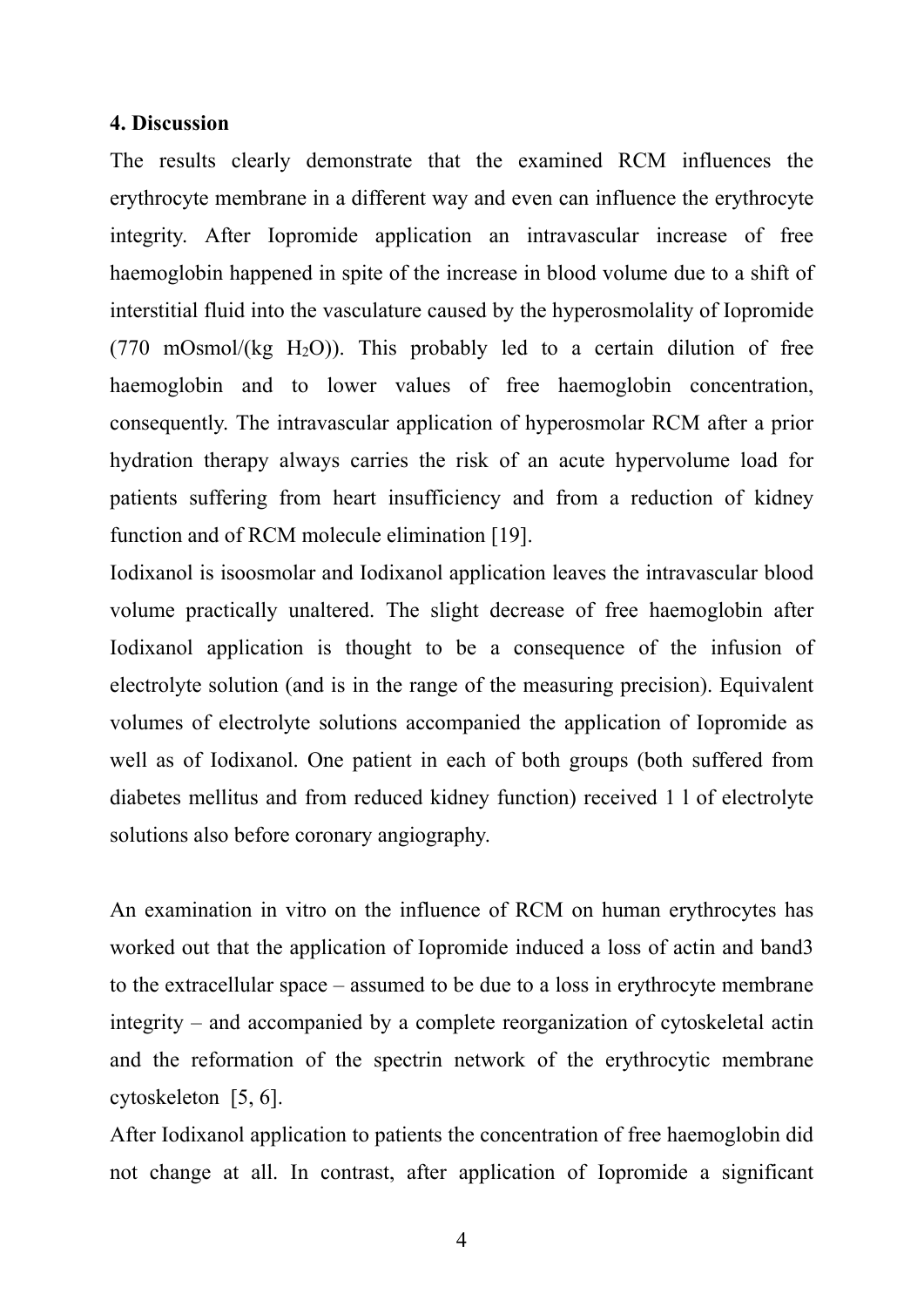increase of free haemoglobin was ascertained. This is thought to give evidence to the assumption that the erythrocyte membrane integrity was compromised leading to the release of free haemoglobin as an indicator of haemolysis as well.

## **References**

- 1. W.A. Anong, T.L. Weis and P.S. Low, Rate of rupture and reattachment of the band 3-ankyrin bridge on the human erythrocyte membrane, *Journal of Biological Chemistry* **281**(31) (2006), 22360–22366.
- 2. P. Aspelin, Effect of ionic and non-ionic contrast media on morphology of human erythrocytes. *Acta Radiologica. Diagnosis (Stockh)* **19**(4) (1978). 675-687.
- 3. Declaration of Helsinki. Recommendations guiding doctors in clinical research. Adopted by the World Medical Association in 1964. *Wisconsin Medical Journal* 66(1) (1967), 25-26.
- 4. R. Eloy, C. Corot and J. Belleville, Contrast media for angiography: Physicochemical properties, pharmacokinetics and biocompatibility, *Clinical Materials* **7**(2) (1991), 89–197.
- 5. R.P. Franke et al., Distribution of actin of the human erythrocyte membrane cytoskeleton after interaction with radiographic contrast media. *Clinical Hemorheology and Microcirculation* **55** (4) (2013), 481–490.
- 6. R.P. Franke et al., Effect of radiographic contrast media (Iodixanol, Iopromide) on the spectrin/actin-network of the membranous cytoskeleton of erythrocytes. *Clinical Hemorheology and Microcirculation* **54**(3) (2013), 273-285.
- 7. M.R. Hardeman, P. Goedhart, I.Y. Koen, The effect of low-osmolar ionic and nonionic contrast media on human blood viscosity, erythrocyte morphology, and aggregation behavior. *Investigative Radiology* **26**(9) (1991), 810-819.
- 8. F. Jung et al., The effect of radiographic contrast media on the morphology of human erythrocytes. *Clinical Hemorheology and Microcirculation* **38**(1) (2008), 1-11.
- 9. J.M. Kerl et al., Iodinated contrast media: effect of osmolarity and injection temperature on erythrocyte morphology *in vitro. Acta Radiologica* **49**(3) (2008), 337-343.
- 10. S. Klahr et al., The effects of dietary protein restriction and bloodpressure control on the progression of chronic renal disease. *New England Journal of Medicine* **330**(13) (1994), 877-884.
- 11. D. Lerche and G. Hennicke, The effects of different ionic and non-ionic X-ray contrast media on the morphological and rheological properties of